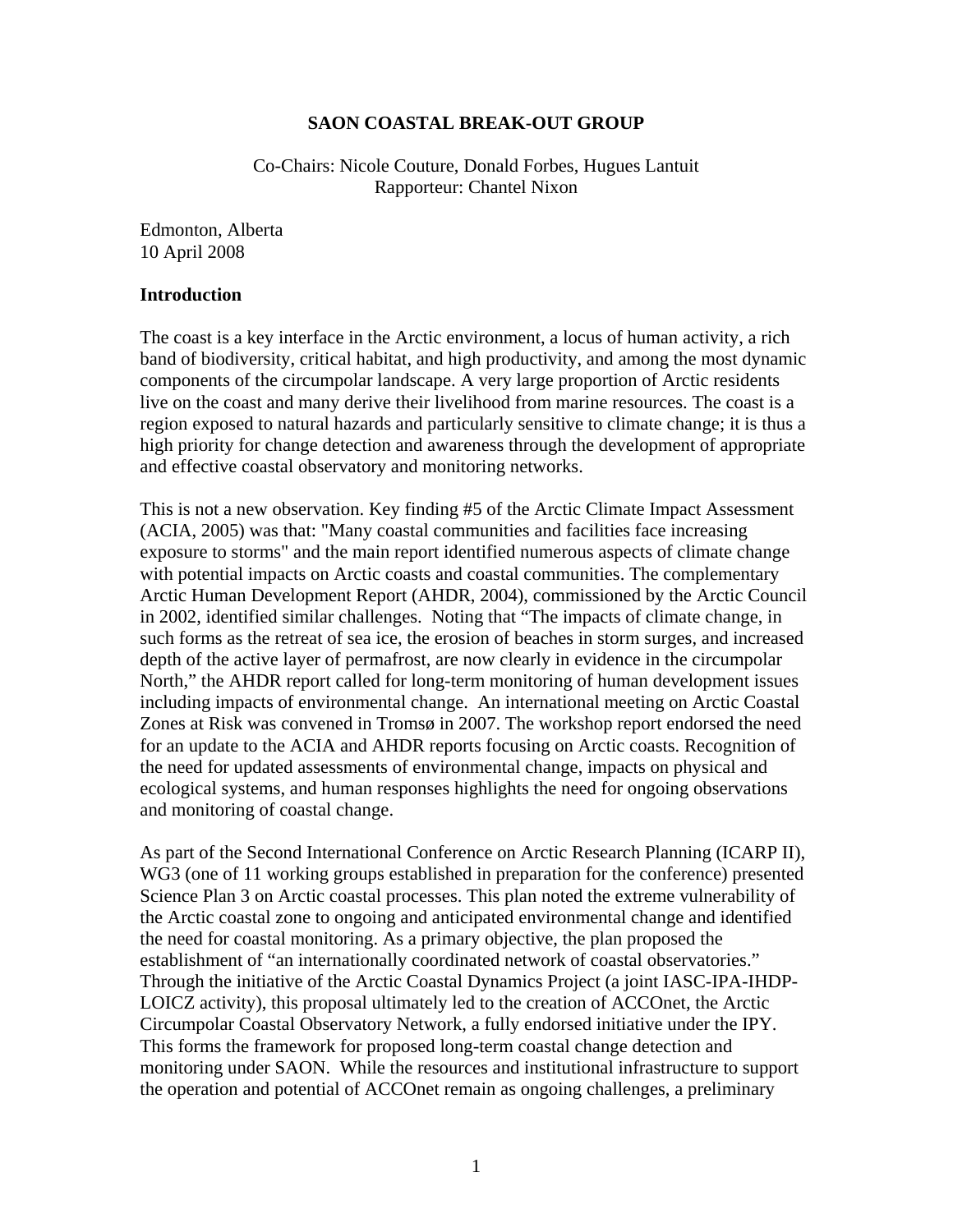pan-Arctic network has nevertheless been established and monitoring activities are underway as resources and capacity allow. Strong representation throughout the circumpolar North, including Russia, is a noteworthy achievement of ACD and ACCOnet. This coastal observatory network is a central component of the ACD project's Science and Implementation Plan, which identified a series of science initiatives to guide activities through 2011. The plan lays out a strategy for monitoring critical coastal parameters and coordinating the management of observational data through the ACD Secretariat. It considers changes in natural processes (e.g., permafrost, sea ice, coastal morphology, environmental stressors) as well as changes in human activities (e.g., subsistence hunting and fishing, shipping, mineral and hydrocarbon exploitation, construction of infrastructure).

### **Break-out Group Members**

Christine Barnard, ArcticNet, Université Laval, Canada Nicole Couture, McGill University, Canada Bill Doidge, Nunavik Research Centre, Makivik, Canada Donald Forbes, Geological Survey of Canada, Canada Margareta Johansson, SCANNET, CEON, Abisko Station, Sweden Karen Kraft Sloan, York University, Canada Hugues Lantuit, Alfred Wegener Institute, Germany Chantel Nixon, University of Alberta, Canada Angelique Prick, CliC Project Office, Norway Volker Rachold, International Arctic Research Committee, Sweden Lars-Otto Reiersen, Arctic Monitoring and Assessment Program, Norway Jon Sweetman, Parks Canada, Canada

#### **Corresponding participants**

Paul Overduin, Alfred Wegener Institute, Germany Bob Taylor, Geological Survey of Canada, Canada

## **Summary of Break-out Group Discussion**

This section summarizes the discussion that took place in Edmonton, supplemented by comments submitted to the co-chairs in follow-up correspondence.

The session chairs opened the discussion noting that coastal observation networks were not addressed during the first SAON workshop in Stockholm in November 2007. For the purpose of this break-out group, the definition of the coast is the same as that adopted in WG3 of the ICARP II process, viz., "... the nearshore marine areas in both benthic and pelagic zones, and the near-shore terrestrial areas that act as drivers to the marine systems or are under a distinct marine influence" (ICARP II – WG3, 2005).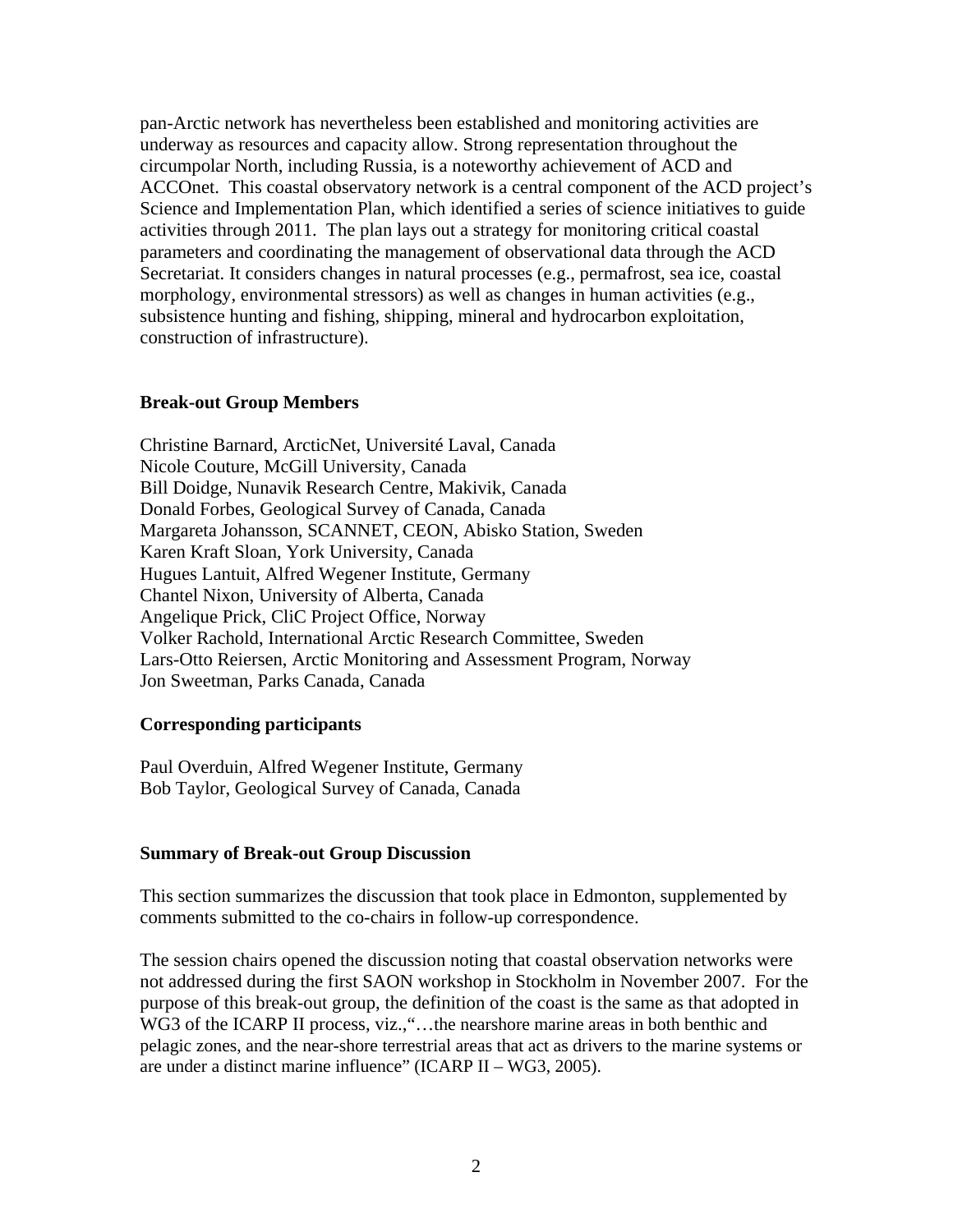The chairs noted that almost all Inuit communities are located on the coast. While there were no aboriginal participants in this session, but we know that many northern communities have an interest in coastal monitoring, as evidenced in discussions of the break-out group on community-based monitoring. There is also strong support for existing monitoring efforts in or near a number of northern communities.

Participants highlighted a number of key issues. There is obvious interest in the coast for biological resources and access to these resources through hunting and fishing. Integrity of sea ice is a major concern as it is critical for winter travel and access to hunting and fishing resources as well as providing important breeding habitat for ringed seal and hunting habitat for polar bear. With rising sea levels, coastal flooding and erosion are concerns, particularly in areas with poorly lithified, ice-bonded deposits and massive ground-ice exposures at the coast. In areas of isostatic uplift, rapid coastal change can occur through emergence and coastal progradation. Coastal erosion can be an issue in such areas if the rate of sea-level rise exceeds the uplift rate, or where there is sufficient wave energy, particularly if the open-water fetch or the seasonal duration of wave action increase with reduced sea ice. Hinterland lakes and rivers supporting anadromous fish are important components of the coastal system. Changing acidity or salinity of lakes due to changing precipitation or seawater infiltration (in areas of rising sea level) may result in lost habitat for char. Coastal community infrastructure, navigation aids and structures, industrial facilities, and cultural heritage resources, among others are affected by rising sea levels and other environmental changes. These are examples from a large array of coastal issues for which environmental monitoring and change detection is a key requirement for sustainability (Figure 1).

Discussion then turned to the circumpolar coastal observatories network, ACCOnet, and a map was presented showing the 41 proposed sites (Figure 2). The density of stations varies and depends on funding. Many of the ACCOnet sites are based on ACD key sites where observations and monitoring have been ongoing for a number of years or decades. Although some sites are physical observatories, in many cases, they represent observation programs that are maintained by the dedication of individual researchers. Community interest drives others. The question was posed whether existing monitoring at ACD sites includes physical, chemical, socio-economic, and ecological monitoring and whether it is sustainable. At present, most sites are primarily monitored for physical change and carbon fluxes or other contributions from the land to the ocean. Sustainability varies from country to country and region to region.

The ACD key sites were selected primarily with respect to physical processes ten years ago and it was later that the ICARP working group created the ACCOnet project which expanded the scope of the desired observations. In reality, ACCOnet is a concept that is not yet fully in place and establishing the full network is the next step. In some cases, existing key sites or other monitoring sites may become ACCOnet observatory sites. In addition, observatories may incorporate local networks of sites or more dispersed observations over a small region. It is also necessary to raise awareness of observation activities at the community level, including dissemination of results.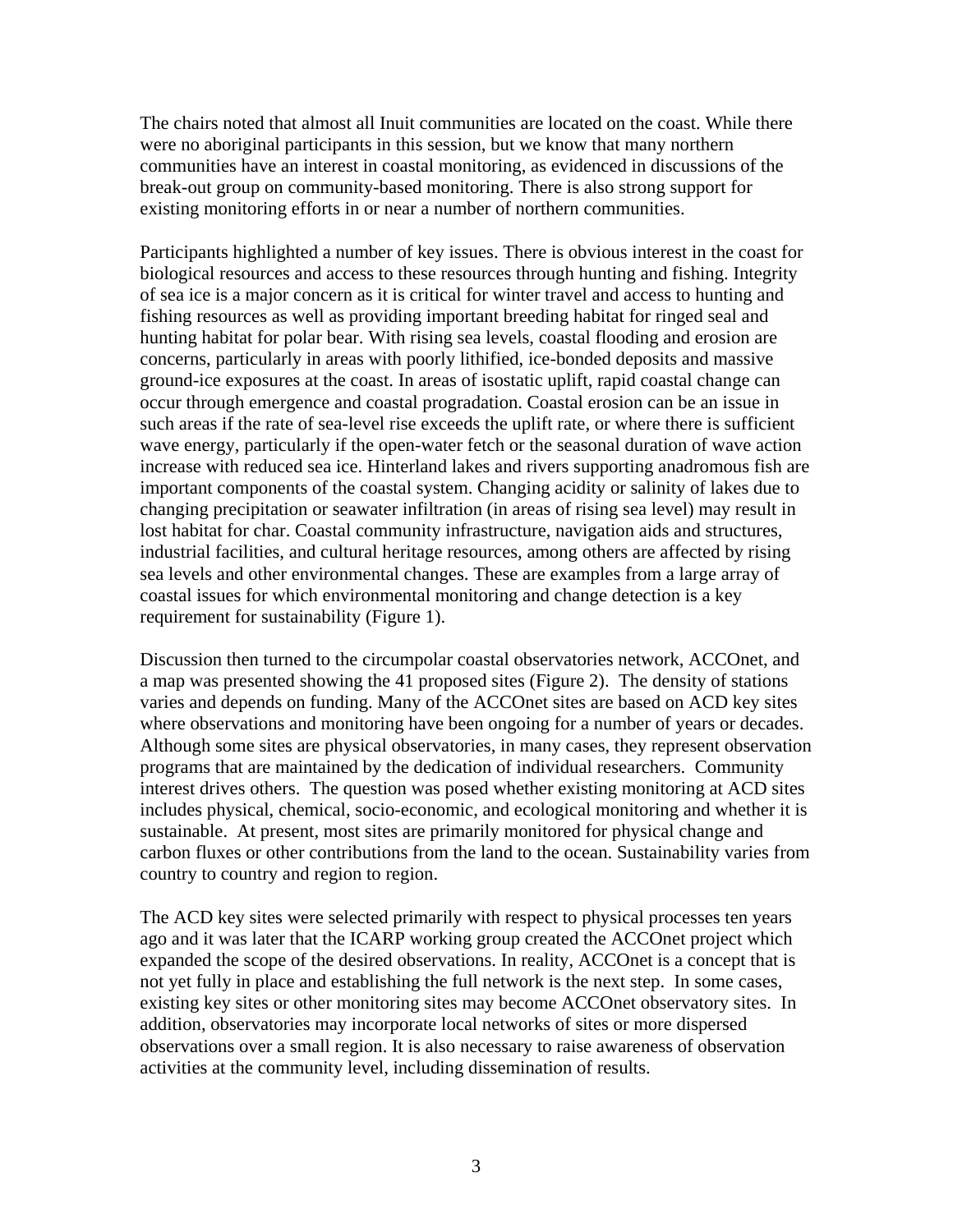At this point, we noted the need for an inventory of existing coastal monitoring networks and activities in the Arctic. In Canada, for example, two government agencies (Natural Resources Canada and Fisheries and Oceans Canada) jointly maintain five co-located GPS and tide-gauge sites (Nain, Qikiqtarjuaq, Alert, Ulukhaktok, Tuktoyaktuk). The Geological Survey of Canada, in partnership with other agencies and universities, has undertaken intermittent surveys at 282 Arctic coastal sites established at various times from 1912 to 2007 (185 sites in Nunavut, 83 in the Northwest Territories, 14 in Yukon). Many are in or near communities and some are in national or territorial parks. The surveys support scientific understanding of coastal dynamics, environmental assessments, engineering design, oil-spill response planning, and advice to park managers, comanagement boards, or territorial governments and communities on erosion hazards, threats to ecological integrity and archeological sites, coastal infrastructure design, and climate-change adaptation. Coastal change analyses using historical aerial photography and satellite imagery have been undertaken in some areas. Funding to support this work has been intermittent or ad hoc in the context of other programs and the Canadian component of ACCOnet (CANCO) was not funded under the Canadian IPY program, but opportunities for limited coastal monitoring may emerge with development of the planned Canadian Arctic research station or other initiatives.

The representative from Parks Canada noted that they are developing a monitoring strategy for national parks in the north and the coast is considered to be a critical component in all coastal parks. The monitoring strategy is still evolving and could be linked to SAON initiatives. From a park management perspective, coastal monitoring is critical. It was also noted that AMAP transects could be incorporated as additional sites within the network, since the marine environmental monitoring of the OSPAR Commission extends to the coast. Some of these sites have a ten-year record, others longer. The importance of furthering an understanding of estuarine processes for AMAP monitoring was also noted.

The question was posed whether there should be a standard protocol of things to be measured, a minimum data set. A number of parameters have already been identified for measurements at current ACCOnet sites, but further discussion is needed to ensure that this core set of monitoring parameters meets the needs of all potential users. In addition, different monitoring may be required at different sites (e.g. if no one lives near a site, there is no requirement for socio-economic observations). It is very important that we not work in isolation but coordinate efforts on a circumpolar basis and across the disciplines for which coastal processes are important.

Karen Kraft Sloan, former MP and Canadian Ambassador for the Environment, suggested looking at national coastal and ocean policies. She emphasized that it is important strategically to be aligned with national governments and the Arctic Council. The break-out group chairs agreed that operational networks sponsored by national governments are more likely to be funded for sustained time intervals.

The question was raised as to what proportion of observation stations are in communities? A participant suggested forming a coalition with Inuit groups to push their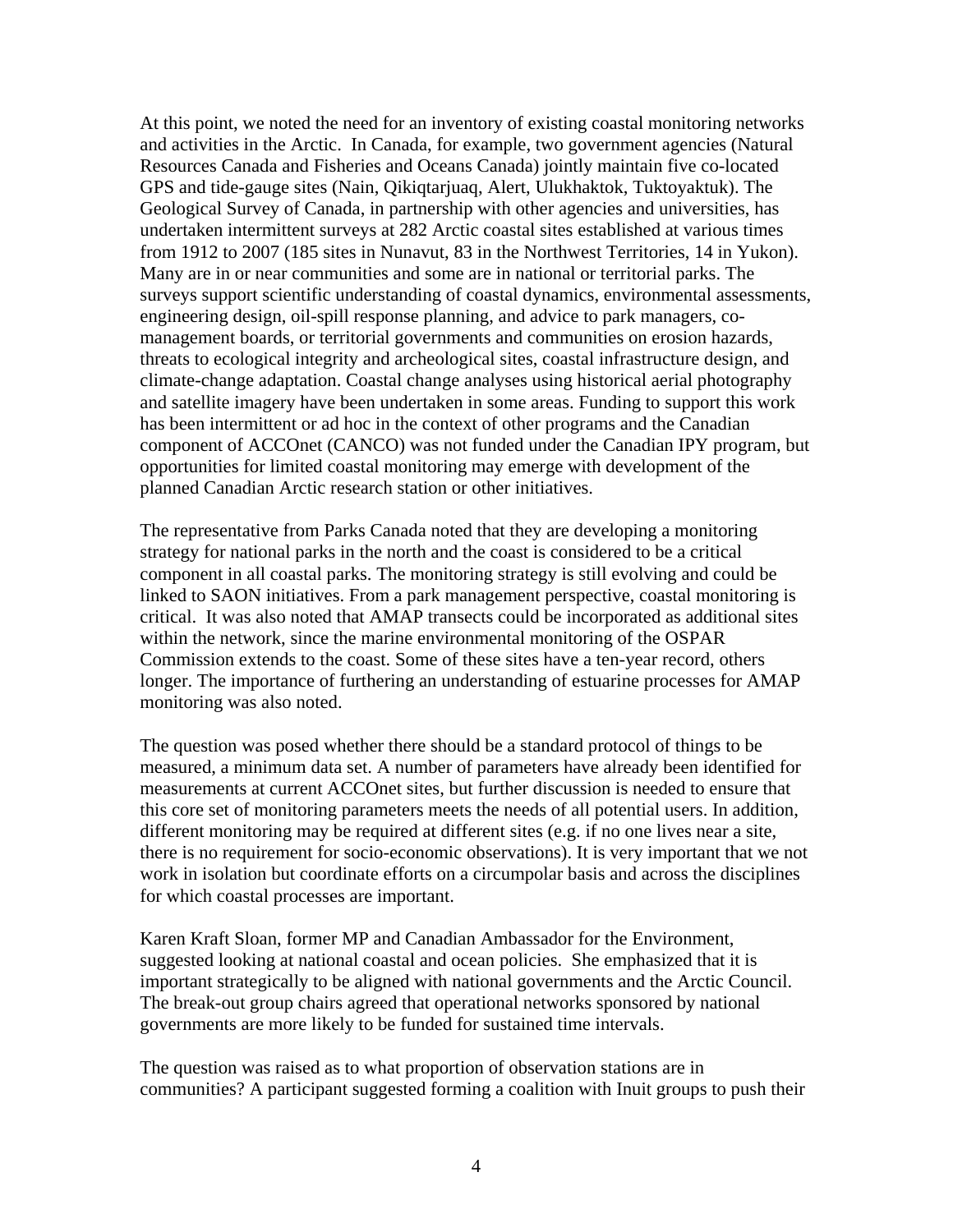issues forward. Another noted that community issues are most prevalent in North America, but circumpolar coastal monitoring cannot be tied to communities or community objectives. The majority of ACD and ACCOnet sites are located where active research is taking place. Another point about communities is that they can be broad by definition (e.g. an oil and gas exploration camp is a community). Also, North American Arctic communities are a recent phenomenon. Inuit and other northern peoples typically identify a relatively large surrounding area as their community land.

It may be most effective to start with what is currently achievable or being done in locations where we have existing observing capabilities. There was some discussion of adding coastal monitoring objectives to existing networks that are terrestrial and marine oriented. It is important to raise awareness of coastal observational efforts among other groups who may be interested in similar data or processes. This is especially critical because the coastal zone overlaps both terrestrial and marine areas, and serves as an integrator for issues that are of concern to all three domains. Similarly, observations and monitoring specific to coastal issues likely constitute a part of other programs, so links should be explored with what exists elsewhere and how it can be connected to coastal networks.

*How do we move forward to make something happen?* Several points were made in response to this challenge from the chairs:

- Building an inventory of existing stations, actors, and networks in the field is a clear step we need to take.
- Building awareness of the coast as a distinct and common entity can be supported by use of the term 'coastal' as a keyword in all relevant metadata.
- The existing ACD circum-Arctic coastal GIS provides a common mapping tool.
- Finding agencies that have a mandate to do these things is very important. This may be a challenge because the coast is often a jurisdictional grey area, but agency support will be critical to allocation of resources to support coastal monitoring.
- Where present, coastal communities represent an important source of demand and potential capacity to support monitoring efforts.

# **Key SAON Questions**

*1. What Arctic observing sites, systems and networks currently exist?* 

A number of international networks (notably ACD and ACCOnet) currently exist, supplemented by numerous national, regional, or academic efforts with varying objectives, resources, time-lines, and focus. An inventory of existing activities and capacity is clearly required.

*2. What spatial, temporal and disciplinary gaps exist?*  The inventory noted above will address this issue.

*3. How will gaps be filled and the entire effort sustained?*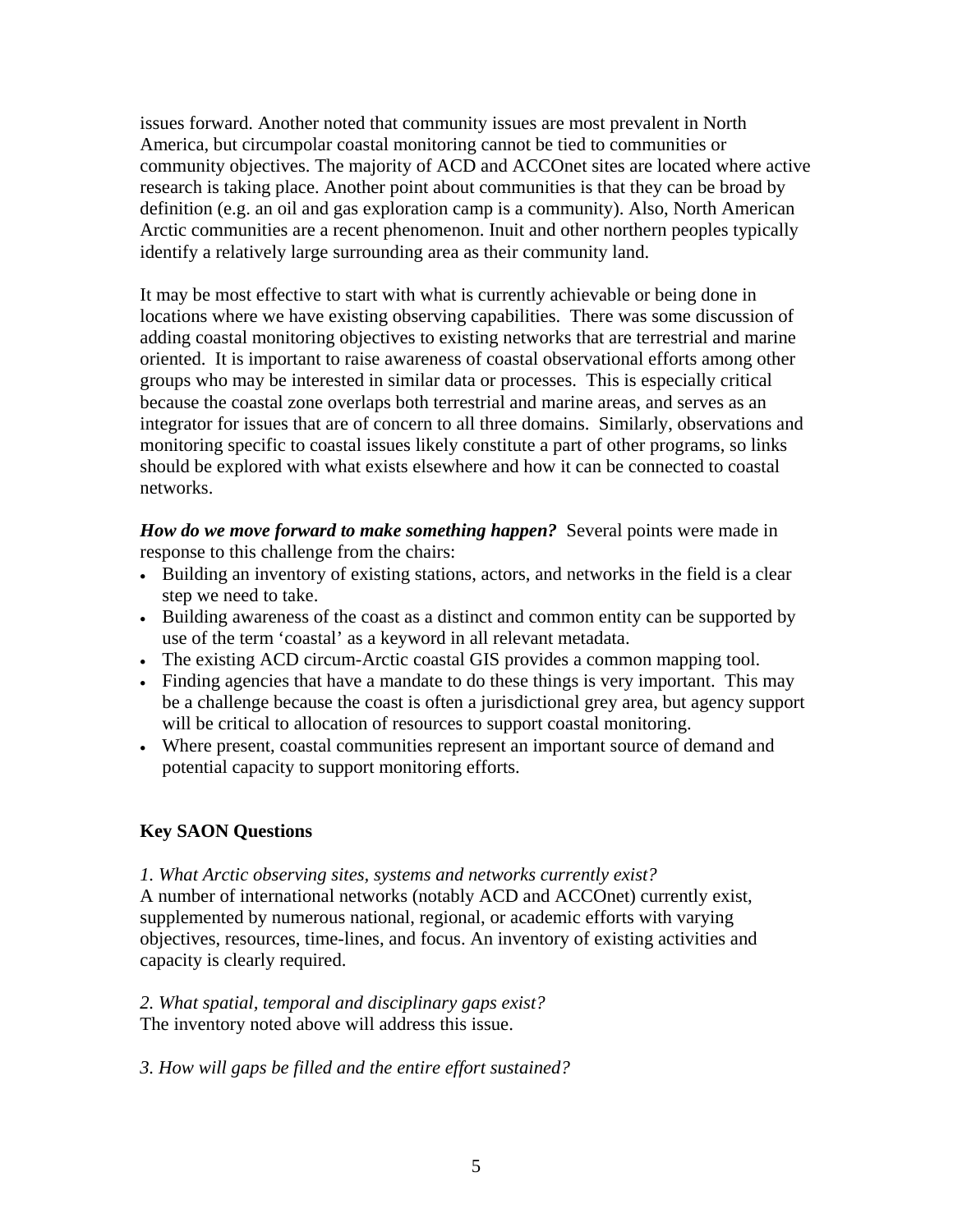This is, of course, the key issue. It is hoped that the Arctic Council will endorse the need for broad monitoring objectives encompassing all SAON break-out groups. The coast, as a key interface and zone of interaction, should be recognized as a critical component of the Arctic system and a locus of human activity that should be a priority for monitoring and management.

#### *4. How can these activities be coordinated and integrated?*

For coastal monitoring, the ACD network and ACCOnet are existing international initiatives that provide a core framework for circum-Arctic coordination and integration of results.

#### *5. How can free, open and timely access to data be achieved?*

As an IPY legacy, free, open, and timely access to data will be an important objective in all observation activities linked to SAON. A number of existing activities provide potential opportunities for management and coordination of coastal observations, but a concerted effort will be required to ensure this objective is met.

## **Additional SAON-2 Questions**

#### • *What is the interplay between modeling and monitoring?*

The objective of a coastal observing program is to detect change as it occurs, measure the extent and impacts of past changes, and support prediction of future change as a basis for sound and sustainable policy choices. Therefore modeling and monitoring are complementary tools that need to be employed together for maximum benefit. Because of the range of disciplines with an interest in Arctic coastal systems, no simple program of modeling can address the needs. Various initiatives are underway to enhance modeling capacity, including workshops planned for the summer of 2008. The SAON process needs to embrace the modeling community and place a priority on recognition of the contributions of monitoring to model development and applications.

## • *What are the technology and R&D components required for sustaining Arctic observations and information systems?*

These components will be identified in conjunction with development of core observation standards and protocols. As the question implies, it is essential to consider both observation technology and information systems. Much reliance is likely to be placed on automated systems and remote sensing, but opportunities for more hands-on approaches should not be overlooked, particularly where involvement of northern communities and residents can provide an eyes-on-the-ground perspective and a capacity for observatory maintenance and data management.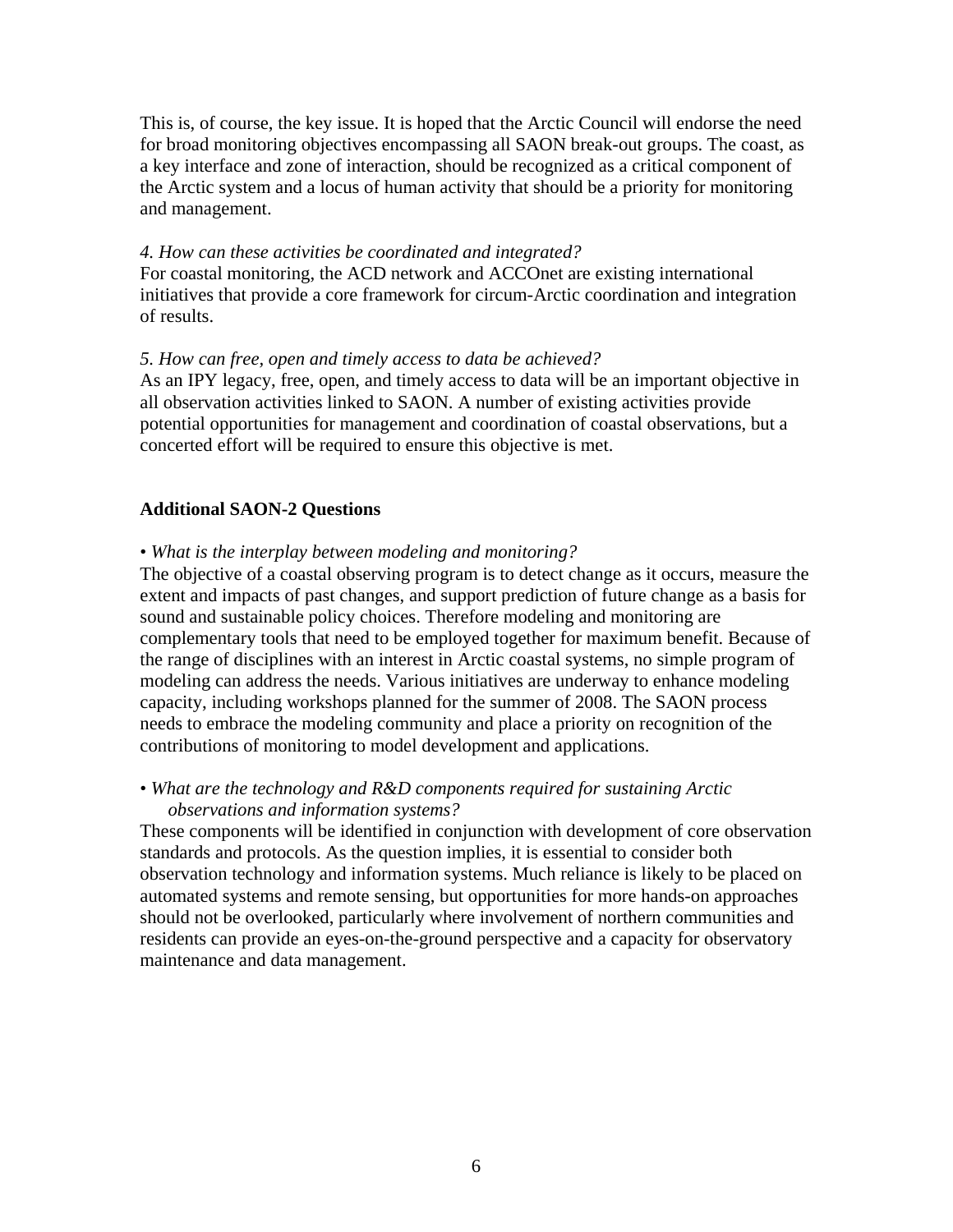# **Future**

Coastal systems in the Arctic incorporate terrestrial, marine, atmospheric, cryospheric, and human aspects of change. No single lens can provide the holistic vision required for an understanding of coastal change. At the same time, a coastal monitoring network is well placed to enhance the scope and impact of monitoring programs in each of these spheres. Because of the necessity for an integrated approach to coastal systems, a coastal monitoring network provides an ideal vehicle for multidisciplinary exchange and coordination. Strong links already exist to research programs in climate and weather, sea ice, coastal oceanography, freshwater hydrology, permafrost and ground ice, terrestrial and marine ecology, contaminants, and human communities. All of the foregoing require monitoring programs, many of which are already in place, but rarely in a coordinated fashion.

We propose a revisioning of ACCOnet as a pragmatic and modular framework for integrated monitoring of environmental change and impacts on human communities in the circumpolar Arctic coastal zone. In this approach, coastal observatories would be developed in a progressive fashion as resources permit, incorporating components of other networks or even adopting existing limited-purpose sites for broader monitoring purposes. A core set of objectives and measurements has already been defined as a minimum standard for ACCOnet sites, with protocols for data management and dissemination, but this will need to be reviewed to ensure its ongoing appropriateness for the new network. The international network will require oversight by an appropriate board or committee and a dedicated coordinator. Close links will be established with other groups managing terrestrial, marine, community, and other relevant networks. Where existing networks have infrastructure already positioned or operating in coastal areas, opportunities will be sought to share, enhance, or expand these facilities.

New technologies, including satellite-based remote sensing and airborne systems such as topographic and bathymetric LiDAR, provide new opportunities for rapid, timely, and extensive observation and quantification of many aspects of coastal systems. These newer observation systems will be exploited wherever possible and useful. At the same time, it is important to respect and acknowledge the wisdom and experience of Arctic coastal residents, through consideration of local and traditional knowledge including Inuit Qaujimatuqangit.

Partnerships with appropriate organizations will be critical to the success of this vision. Partners need to be entities with a mandate for long-term data collection or monitoring, most often government agencies. The support of the Arctic Council would therefore be highly desirable as a catalyst for coordinated action among all Arctic nations.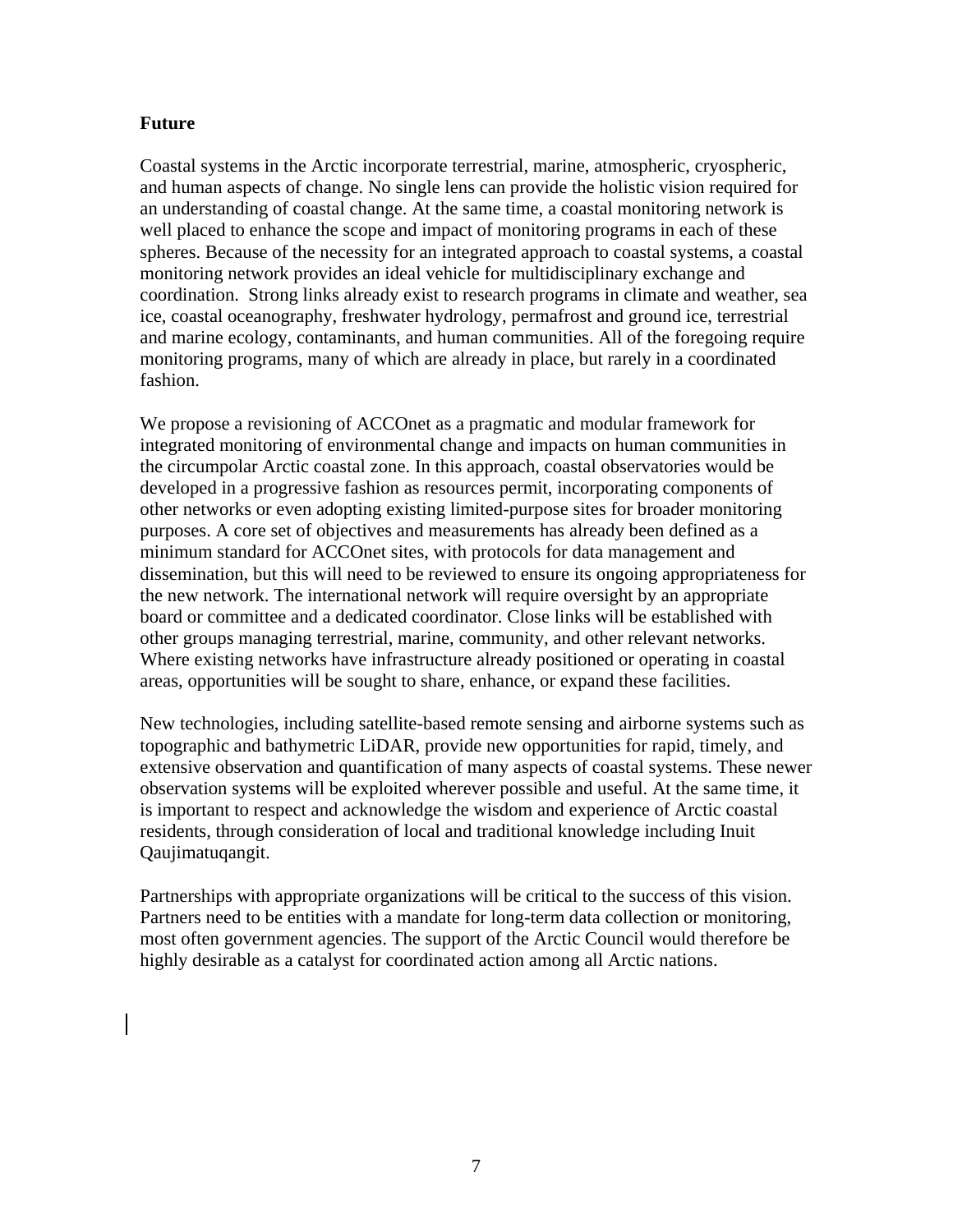### **Relevant web sites**

ACCOnet – Arctic Circumpolar Monitoring Network <http://www.arcticportal.org/acd/acconet>

Arctic Climate Impact Assessment Key Findings (ACIA, 2005) <http://www.taiga.net/acia/findings.html>

Arctic Coastal Dynamics (ACD) Project <http://www.arcticportal.org/acd>

Arctic Coastal Zones at Risk Workshop Report, Tromsø, Norway, November 2007 <http://coast.gkss.de/events/arctic07/docs/proceedings.pdf>

Arctic Human Development Report (AHDR, 2004) [http://hdr.undp.org/en/reports/regionalreports/other/arctic\\_2004\\_en.pdf](http://hdr.undp.org/en/reports/regionalreports/other/arctic_2004_en.pdf)

CoastWeb: Geological Survey of Canada (Natural Resources Canada) http://gsc.nrcan.gc.ca/coast/coastmon\_e.php

ICARP II - Science Plan 3: Arctic Coastal Processes (ICARP II – WG3, 2005) [http://arcticportal.org/uploads/aK/jI/aKjILkWDNnY50dJ8IAP8dw/ICARP\\_II\\_Science\\_P](http://arcticportal.org/uploads/aK/jI/aKjILkWDNnY50dJ8IAP8dw/ICARP_II_Science_Plan_03.pdf)  $lan_03.pdf$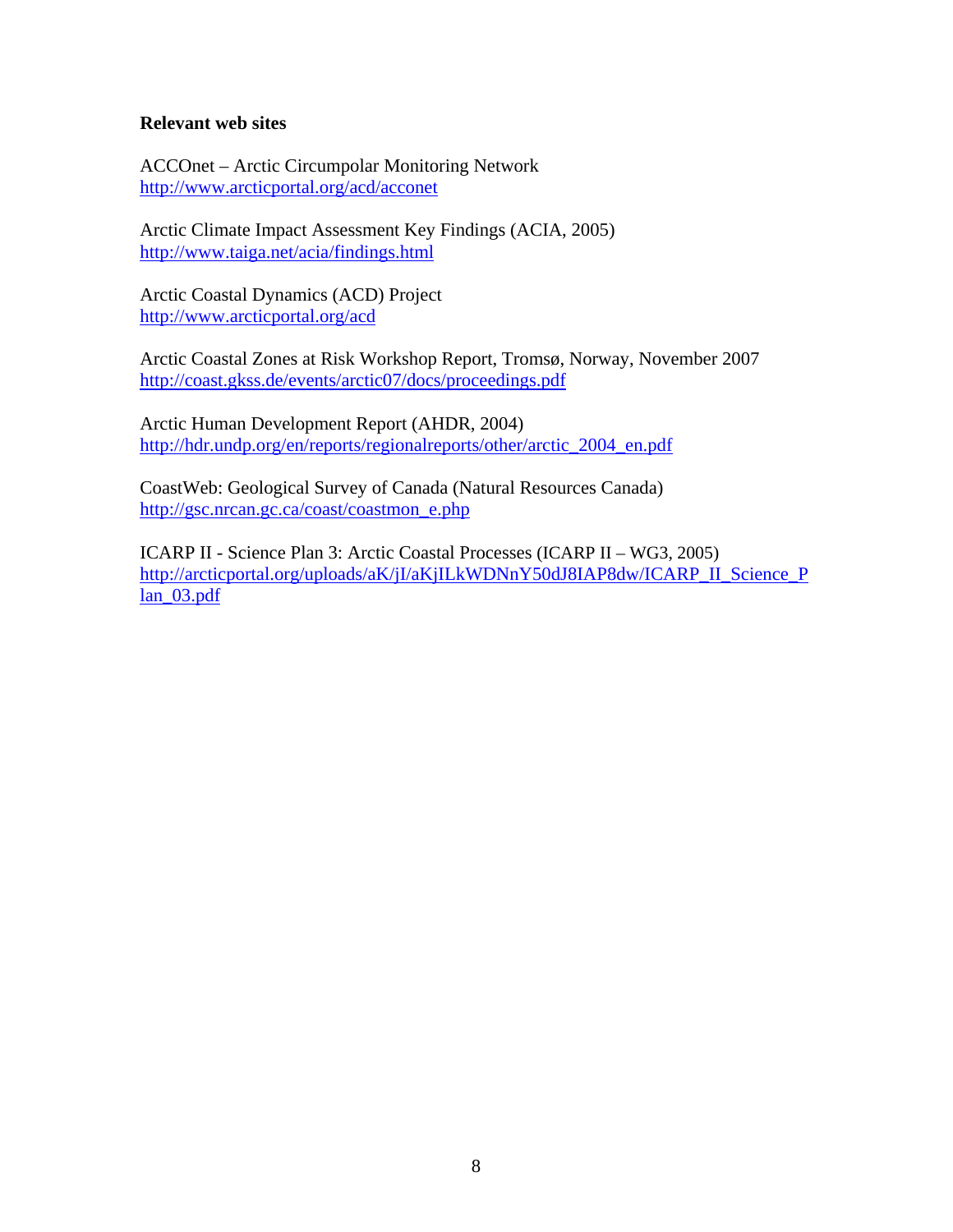

**Figure 1**. Changes in the coastal zone impact on a variety of human, physical and biological systems.